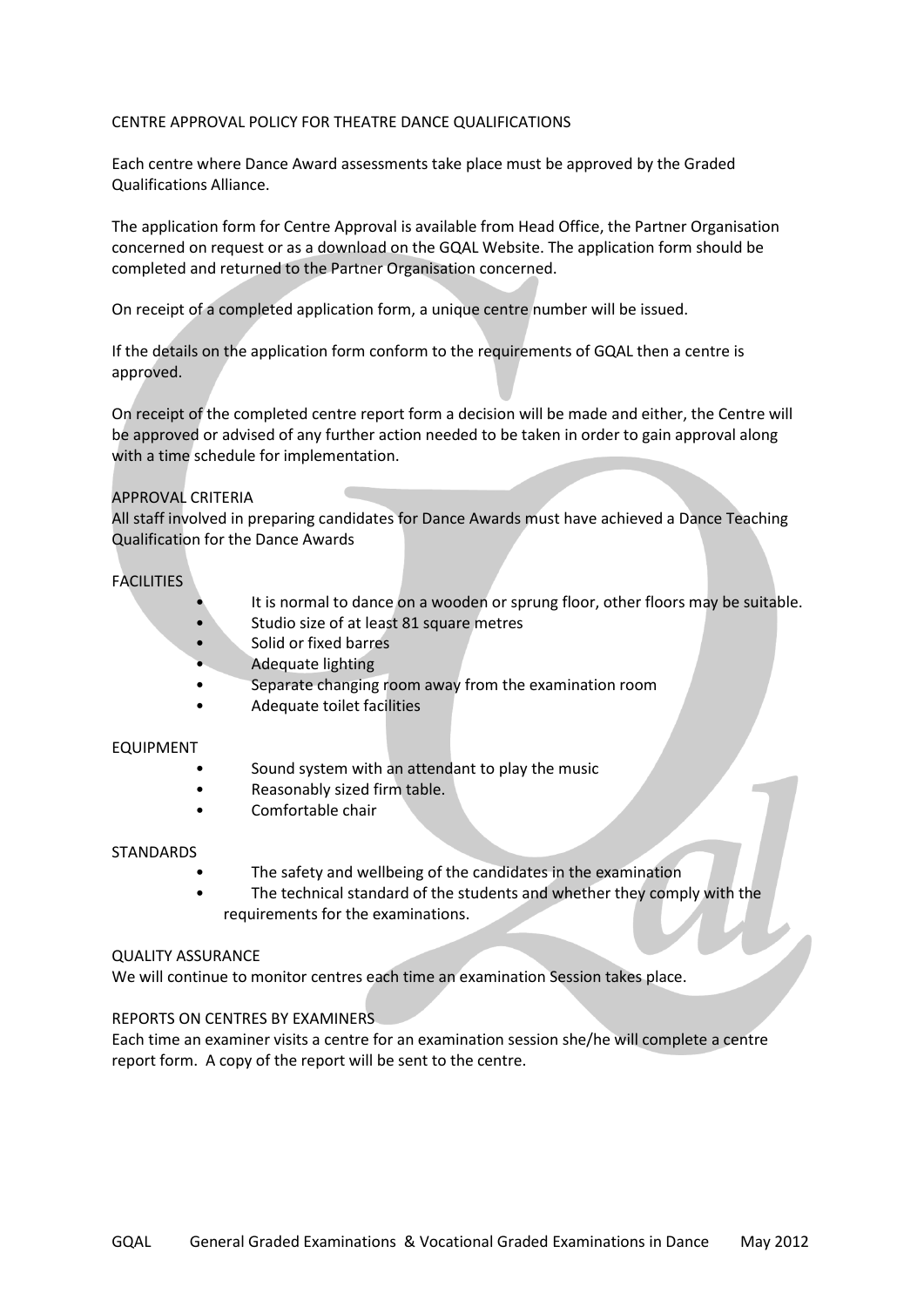### MARK CRITERIA FOR CENTRE REPORT FORMS

#### STUDIO FLOOR

- Sprung or similar dance floor which is clean and free from splinters
- Wooden floor which is clean and free from splinters
- Suitable floor which is clean
- Clean hard floor
- Hard floor that is uneven and dirty

### STUDIO SPACE

- Area larger than 81 square metres, high ceilings and free from obstructions
- Area of at least 81 square metres, and is free from obstructions
- Area of at least 81 square metres
- Area of at least 81 square metres with some obstructions
- 1 Area under 81 square metres

## BARRE

## **STABILITY**

- Fixed barres
- Portable barre which is stable, no movement when being used
- Portable barre, slight movement when being used
- Portable barre which is unstable
- Chairs, windowsills, radiators etc.

### **HEIGHT**

- 2 or more barres set at different heights
- Adjustable barres
- Barres set at the correct height for the majority of candidates
- Barres set at the incorrect height for the majority of candidates
- Barres set at an incorrect height for all candidates

### LIGHTING

- A well-lit studio (natural and/or artificial) which has the facility to make lighting adjustments where needed
- A well-lit studio (natural or artificial)
- Adequate light (natural or artificial)
- Dim light (natural or artificial)
- Insufficient light for safe working in all areas of studio

## SOUND QUALITY

- Clear sound, completely audible in all parts of the studio, free of distortion and correct volume control
- Clear sound, audible in all parts of the studio and correct volume control
- Appropriate sound quality with correct volume control
- Appropriate sound quality, volume either too loud or too soft or both
- Sound not completely audible, distorted or incorrect volume control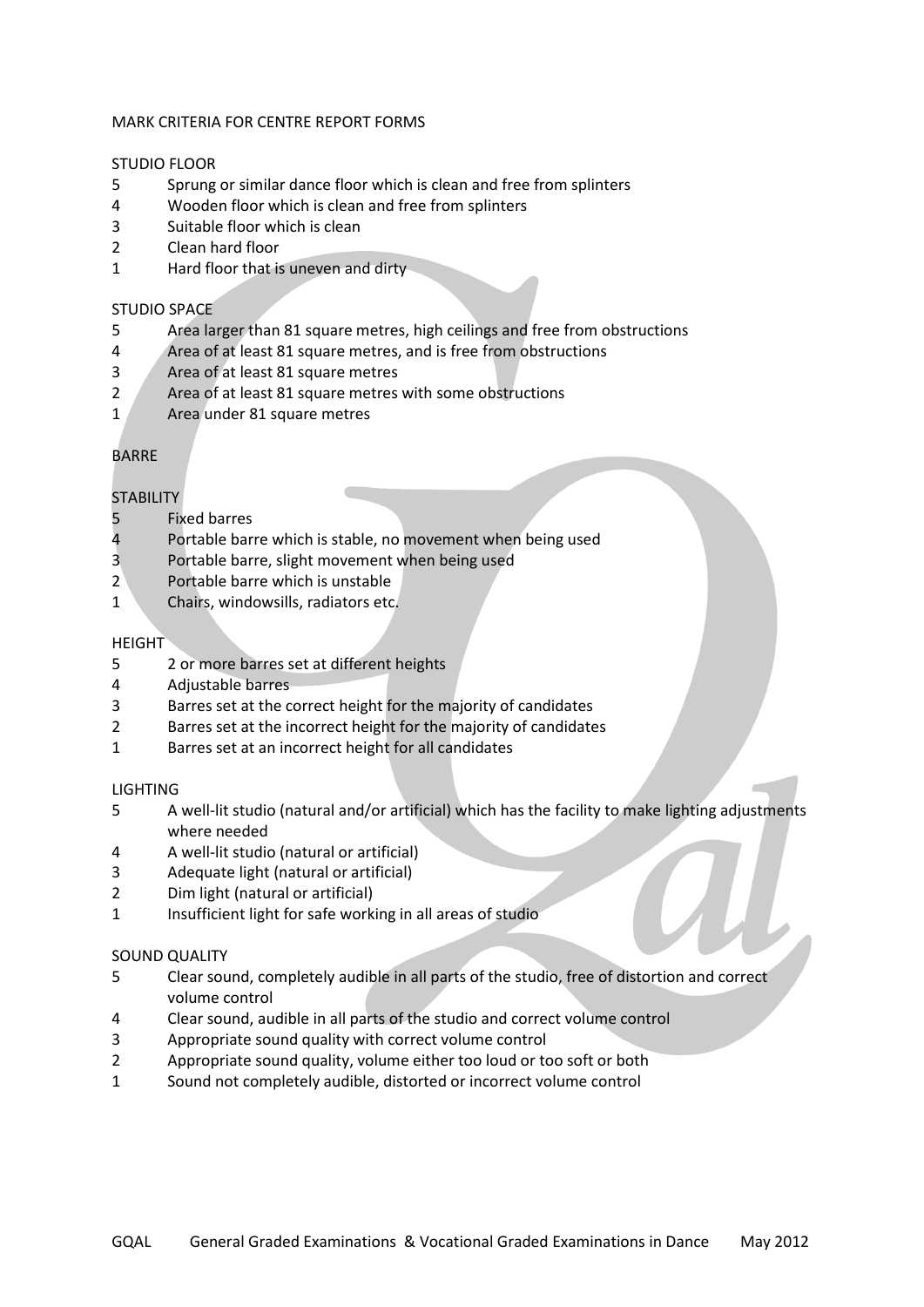## OPERATOR

- 5 The correct music was played in all instances, with no commentary. The operator was well prepared, helpful and polite
- 4 The correct music was played in all instances, with no commentary. The operator was helpful and polite
- 3 The correct music was played in all instances. Some commentary was audible. The operator was helpful and polite
- 2 The correct music was played in all instances. Commentary was audible. The operator was unprepared or unhelpful.
- 1 Incorrect music was played

## TOILET AND CHANGING FACILITIES

- 5 Clean, secure and separate changing facilities and toilets for males and females.
- 4 Separate changing facilities and toilets for males and females
- 3 Combined changing facilities, separate toilets for male and females
- 2 Combined changing and toilet facilities
- 1 No changing or toilet facilities

## TECHNICAL STANDARD

The scores for this section will reflect the marks awarded over the entire session

## DISCIPLINE OF CANDIDATES

- 5 All candidates were polite, courteous and responsive when, entering, during and leaving the examination on all occasions
- 4 All candidates were well behaved when, entering, during and leaving the examination on the majority of occasions
- 3 The majority of candidates were well behaved when, entering, during and leaving the examination on at least half the occasions
- 2 The conduct of a number of candidates fell short of the required standard when entering, during and leaving the examination.
- 1 The conduct the majority of the candidates fell short of the required standard when entering, during and leaving the examination.

### NUMBERING OF CANDIDATES

- 5 Numbers are at least 4cm high, well positioned and clear to the examiner. All candidates are numbered correctly
- 4 Numbers are at least 4cm high, well positioned and clear to the examiner. The majority of candidates are numbered correctly
- 3 Numbers are at least 4cm high and are clear to the examiner. The majority of candidates are numbered correctly
- 2 Numbers are unclear to the examiner. The majority of candidates are numbered correctly
- 1 Numbers are unclear or have not been used.

### EFFICIENCY OF CENTRE

- 5 The session runs according to the typed timetable with no changes or delays
- 4 The session runs according to the typed timetable with some changes or delays due to reasonable circumstances
- 3 The session runs according to the typed timetable with some changes and delays.
- 2 The session does not run according to the typed timetable.
- 1 The session is not run according to the typed timetable and many changes and or delays occurred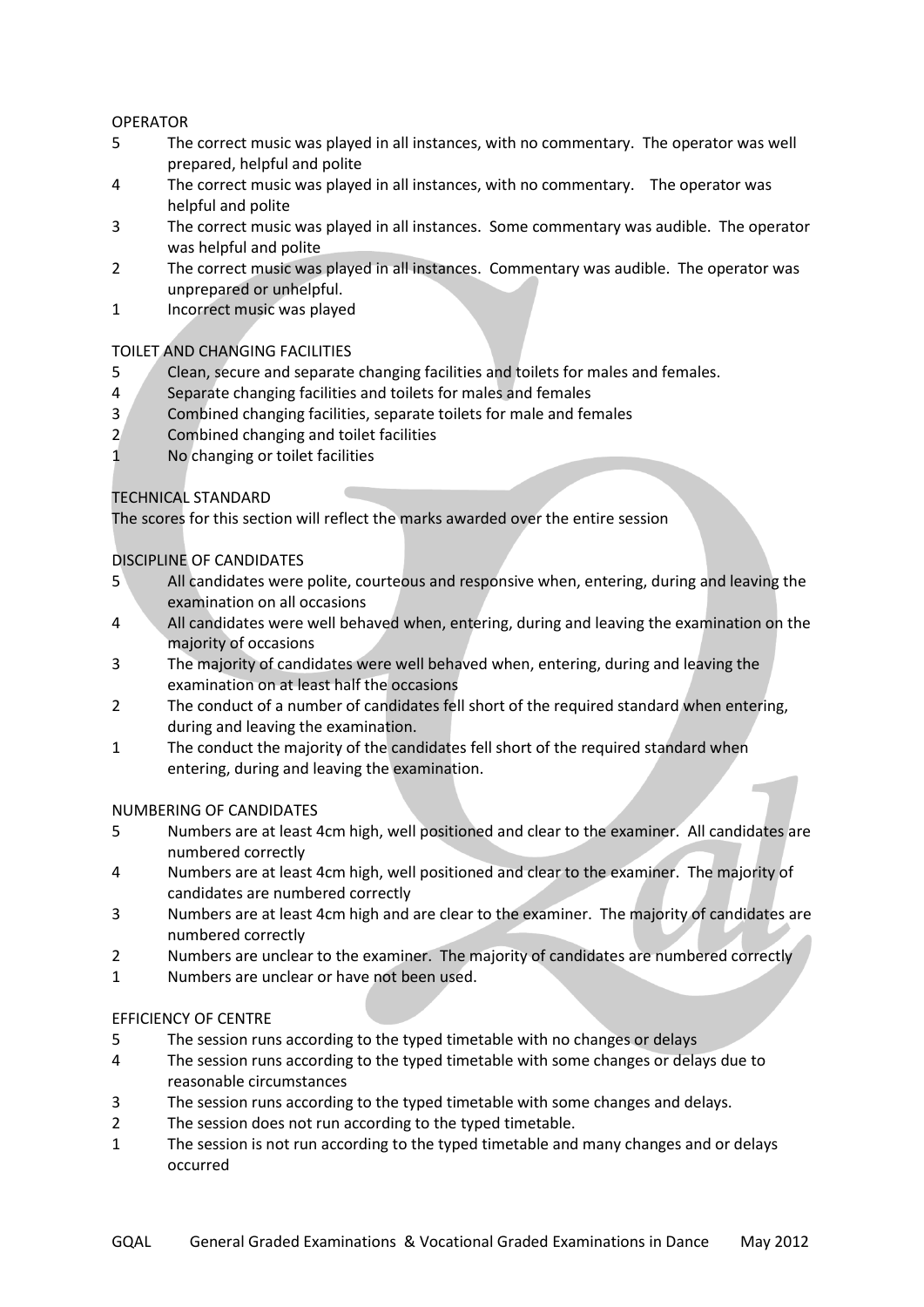### INFORMATION FOR CANDIDATES

- 5 Information is clearly displayed in a position which is accessible to all
- 4 Information is available to candidates either on request or through display.
- 3 It is evident that candidates have been well informed
- 2 There is some evidence that candidates have been informed
- 1 There is no evidence that candidates have been informed

(In view of the fact that in some cases access to notice boards is not possible on examination days, the examiner will take into consideration whether or not the candidates arrive on time, are correctly dressed and are well prepared as a means of evidence for this section)

## WITHDRAWAL OF APPROVED CENTRE STATUS

On advice from the examiner and If the scores on the form are below the required standard, the centre will be informed in writing and advised of any action needed to bring the centre back up to the required standard within a given time scale.

If on the examiners next visit the action required does not appear to have been implemented then a reminder will be sent.

If on the examiners next visit the action required still does not appear to have been implemented then a formal notice will be sent advising the centre that failure to comply with the requirements may result in the Approved Centre Status being suspended.

GQAL reserves the right to suspend Approved Centre Status.

# SANCTIONS POLICY AND WITHDRAWAL OF APPROVED CENTRE STATUS

Should any centre be found or suspected of not complying with the approval requirements, GQAL reserves the right to impose a range of sanctions on that centre.

### NON-FORMAL ACTIONS

GQAL will always seek to resolve non-compliance issues through discussion with centres in the first instance. The usual outcome of any such discussion and investigations into the non-compliance by GQAL will be an action plan which will identify what actions the centre should take to resolve the non-compliance issue and the dates by which these actions should be completed.

Centres should provide a regular update to GQAL detailing the actions that have been taken to show that progress is being made towards resolving the non-compliance issue.

On completion of all the actions the centre should report to GQAL that the non-compliance issue has been resolved. GQAL will reserve the right to further inspection of the centre's policies, procedures and activities to ascertain that this is the case.

GQAL will expect the centre to keep under review any new policies, procedures or activities that arise from the actions detailed in the action plan.

### FORMAL ACTIONS

Should GQAL and a centre be unable to resolve the non-compliance issue by non-formal means, a number of formal actions can be taken by GQAL. These may include, but are not exclusive to: